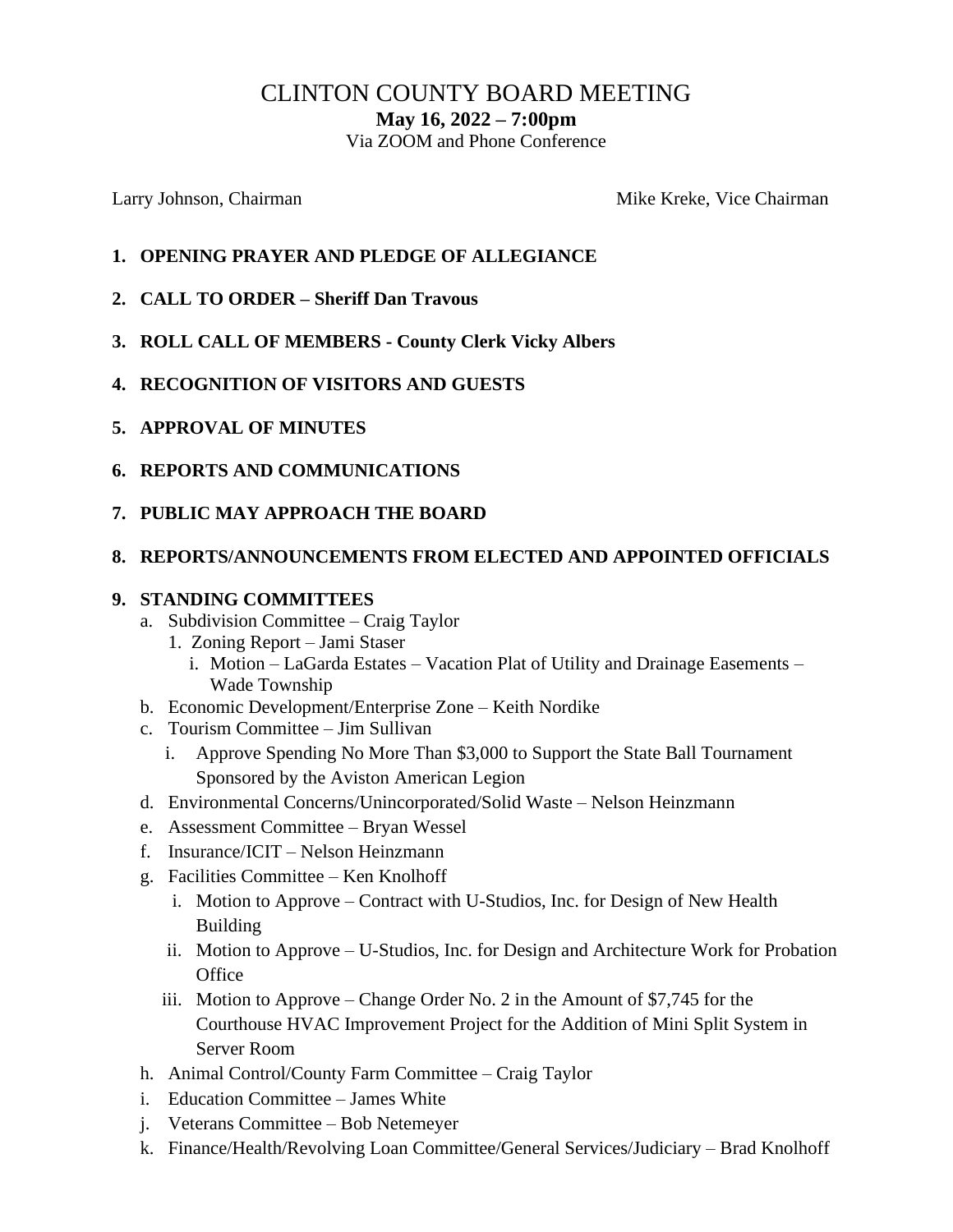- 1. Treasurer's Monthly Report Denise Trame
	- i. Motion to Approve Approval of Monthly Budget and Financial Report
	- ii. Motion to Approve Resolution Establishing the Salary for the Clinton County Sheriff
- l. Law Enforcement/EMA/Welfare/Safety/Liquor James White
- m. Road and Bridge Committee Bryan Wessel
	- 1. Monthly County Engineer Report Dan Behrens
		- i. Motion to Approve Joint Funding Agreement for State-Let Construction Work
		- ii. Motion to Approve Resolution for Improvement Under the Illinois Highway Code for Resurfacing Germantown Road
		- iii. Motion to Approve Petition from Germantown Township for 50% County Match for a Culvert Replacement on Old Carlyle Road
- n. Personnel/Labor Committee Mike Kreke
	- i. Motion to Approve Letter of Resignation and Payout, Jodi Nehrt
	- ii. Motion to Approve Letter of Resignation and Payout, Monica Mensing
	- ii. Motion to Approve Letter of Resignation and Payout, Jean Becker
	- iii. Motion to Approve Side Letter for Highway Maintainers

## **10. SPECIAL COMMITTEES**

- a. 708 Mental Health Board/Area Agency on Aging James White
- b. County Health James White
	- 1. Motion Health Department Monthly Report
- c. GIS Committee Craig Taylor
- d. 911 Committee Mike Kreke
- e. Technology Support James White
- f. UCCI Jim Sullivan
- g. Reorganization Committee Mike Kreke

## **11. APPROVAL OF ACCOUNTS PAYABLE**

## **12. COMMUNICATIONS AND PETITIONS**

## **13. UNFINISHED BUSINESS**

## **14. MISCELLANEOUS BUSINESS**

- i. Motion Appointment Gail Schuermann Board of Review
- ii. Motion Appointment Curt Strieker Trustee St. Rose Water District
- iii. Motion Appointment Chad VonderHaar Trustee St. Rose Water District
- iv. Motion Appointment Allan Billhartz Trustee Aviston Fire Protection District
- v. Motion Appointment David Cohoon Trustee Posey Cemetery Association
- vi. Motion Appointment James Taylor Trustee Posey Cemetery Association
- vii. Motion Appointment Bonnie Nehrt Trustee Posey Cemetery Association
- viii. Motion Appointment Andy Lorenz Trustee Posey Cemetery Association
- ix. Motion Appointment John L. Peppenhorst Carlyle Southwest Public Water District
- **15. NEW BUSINESS**